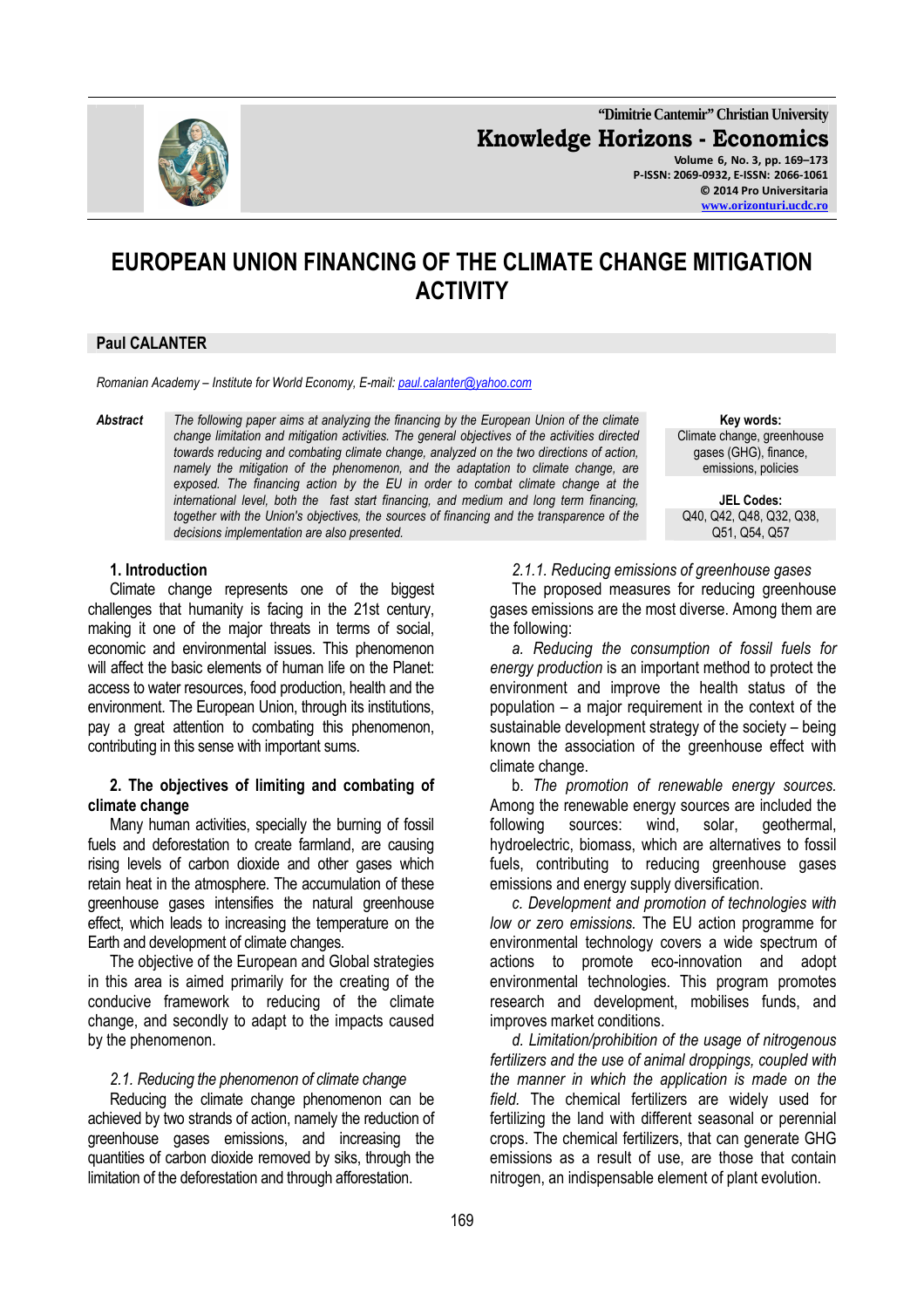*e. Measures to reduce emissions from the depositing of household and assimilated waste (the generation of carbon dioxide and methane).* In its resolution from 24 February 1997, the Council stressed the importance of the rules related to the use of waste, the need for appropriate emission standards for incineration plants and the need to provide surveillance measures for the existing installations.

*f. Carbon capture and storage (CCS).* The main directions of action on capturing and storing carbon dioxide refers to imposing the obligation of integrating CCS in all new electric plants based on coal and the modernization of existing electrical installations and to impose the obligation of integrating CCS in all new electrical installations based on coal and natural gas and in the case of upgrading existing facilities.

*g. Measures to increase energy efficiency.* Increasing energy efficiency has the effect of reducing greenhouse gases emissions. The initiatives at European level include the requirement that all countries develop plans to reduce energy consumption.

*2.1.2. Increasing the quantities of carbon dioxide removed by sinks, through the limitation of the deforestation and afforestation* 

One of the most appropriate measures for reducing climate change would be the intensification of the reforestation process. This measure would not only help the balance of the forest ecosystems, but it would also reduce the soil erosion, would prevent landslides and floods and, at the same time, it would encourage tourism. The forests should be populated with species of trees less vulnerable. It is necessary that the tree species would be resistant to climate change and to new types of pests.

In addition, Directive 2003/87/EC, indicates that some of the amounts obtained as a result of the auction of quotas, shall be used for measures to avoid deforestation and to increase reforestation in developing countries which have ratified the Framework Convention on climate change, as well as to transfer technology and facilitate adaptation to the adverse effects of climate change in these countries.

#### *2.2. The adequate adaptation to climate change*

Adaptation represents an action through which the society learns to respond to the danger caused by climate change. Among the measures to facilitate adaptation are included:

*a. Transfer of clean technology.* Analyzing the need for adaptation to climate change, there must be taken into account the prospects which are offered by the scientific and tehnological future, generated by new discoveries and by establishing an efficient technology transfer, based mainly on clean technology.

*b. The adequate water management.* The most important element of the European Union's Water initiative is dedicated to Eastern Europe, the Caucasus and Central Asia. Since 2002, when the initiative was launched, all countries in the region have made significant progress in improving the management of water resources within their territory, in adoption of reforms, and in improving thelegislation.

*c. Decreasing the effects caused by extreme weather conditions.* Among the effects caused by climate change are included the extreme weather events. Some examples would be hurricanes, heat waves, droughts, desertification, spontaneous fires or floods. Because of this problem, among the measures for adaptation to climate change are those of diminishing the effects which are a result of these weather phenomena.

*d. The adaptation of crops to climate change.* To cope with the forecasted climate change, farmers have to consider measures aimed at changing the system of crop rotation, in order to use the available water supply as efficiently as possible, the adjustment of the timing of artifical insemination, in accordance with the conditions of temperature and precipitation, or the usage of the varieties suited to new weather conditions (resistant to drought and heat).

*e. The population adaptation and change of mentality (adaptation to heat and emergency situations).* For the implementation of adaptation measures to climate change, society as a whole together with public authorities, companies and NGOs should ensure an appropriate level of knowledge on climate change, and also on the expected effects of climate change.

*f. The estimation of costs for climate change for each sector of activity.* The factors involved need to investigate and evaluate the consequences of climate change. The costs relating to the implementation of measures at sectorial level shall be determined on the basis of an economic analysis taking into account the conclusions of the research in the field of climate change, of the economic and social studies, and of the development priorities.

### **3. The financing activity to combat climate change by the EU**

The strategy for climate change represents an element embedded in the EU's development strategy. Significant financial resources will be needed to help developing countries cope with climate change, both to reduce GHG emissions and to adapt, the EU being the most important contributor for hose countries, in financing the activity to combat climate change.

# *3.1. Fast start financing*

Fast start financing supports immediate action of the developing countries, in order to strengthen their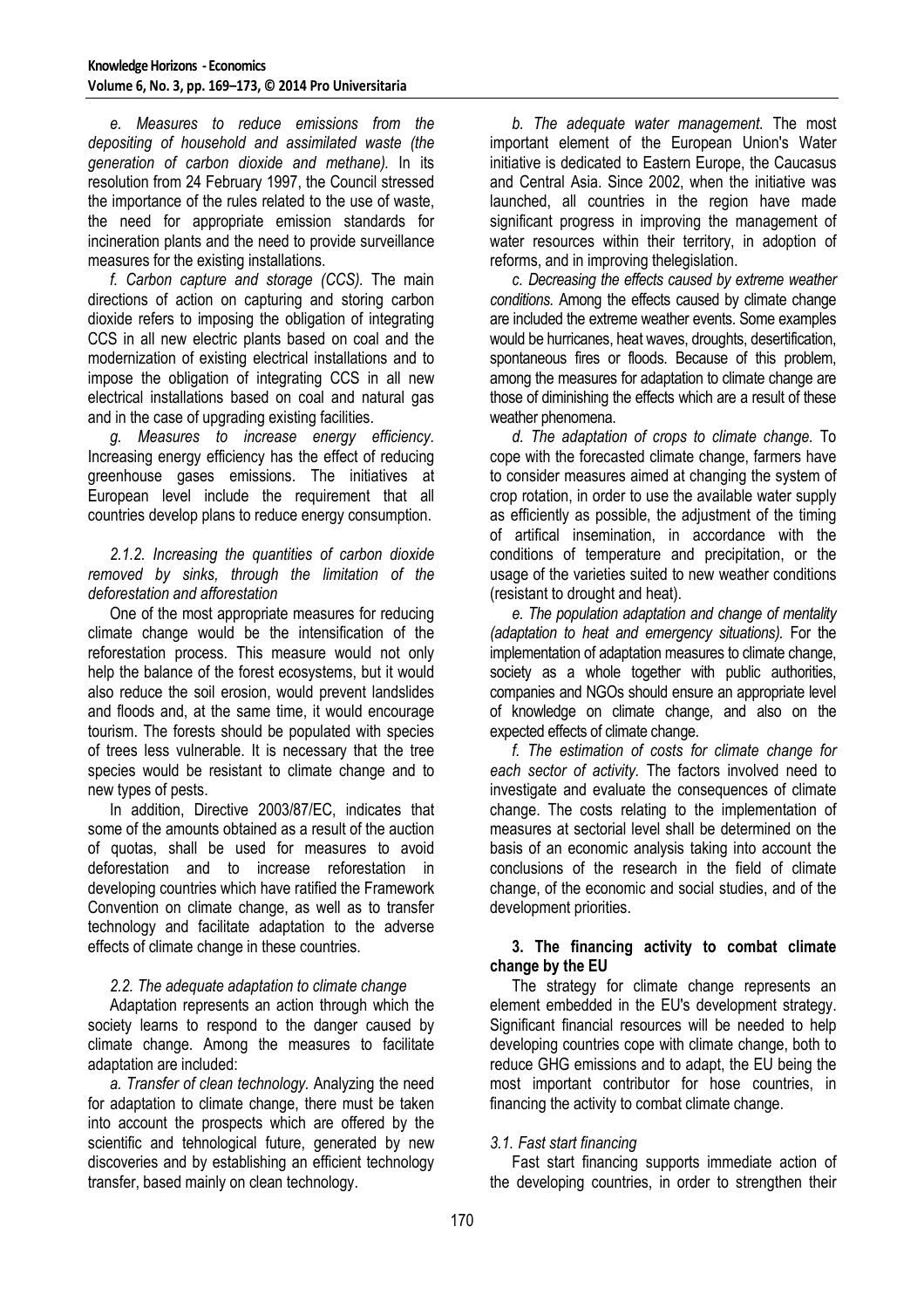resistance against the consequences of climate change, and for the purpose of reducing GHG emissions, including those emissions caused by deforestations.

The European Union has undertaken to allocate 7.2 billion euros to developing countries in the period 2010- 2012, in order to support this activity. Despite the difficult economic situation and the budgetary constraints, the EU and Member States have honored the promise and have even exceeded this commitment, providing 7.34 billion euros.





*Source: European Commission, 2013* 







The fast start financing of the EU supports countries in developing the implementation of immediate actions to cope with climate change, and also to prepare actions in medium and long term. The included activities are those related to the development of the technology transfer capacity. The fast start financing helps developing countries to:

Improving of protection measures against extreme weather phenomena and other adverse effects of climate change through the promotion of national adaptation plans, as well as by financing the activity of scientific research and analysis into the decisionmaking process;

- Developing in a sustainable way and with a low carbon level, including through supporting projects based on low carbon in energy and transport, and of projects to increasing energy efficiency;
- Ensuring the forests protection in the context of economic development. The actions are known as REDD+ (reducing emissions from deforestation and forest degradation).

Fast-start financing of the EU was divided between these priorities. Throughout the 2010-2012 period, a rate of 31.5% of the funding was directed to actions aiming adaptation, or to increasing the resistance of developing countries to climate phenomena, 29.4% to the limitation and investments in low- carbon emission technologies and 8.3% to REDD+. The remained 7.7% do not have a precise destination, since many programs and activities funded through this mechanism have multiple purposes and may contribute to the more general objectives.

In order to ensure a prompt and efficient financing, the majority of the funds are allocated through specific delivery channels. Initiatives and instruments are used for bilateral and multilateral cooperation.





*Source: European Commission, 2013*

*Figure no. 4: Grants and loans (%)*



EU grants represent nearly two-thirds of the total contribution of the fast-start financing in the 2010-2012 period and more than three quarters of the total contribution for the year 2012. Grants and loans play an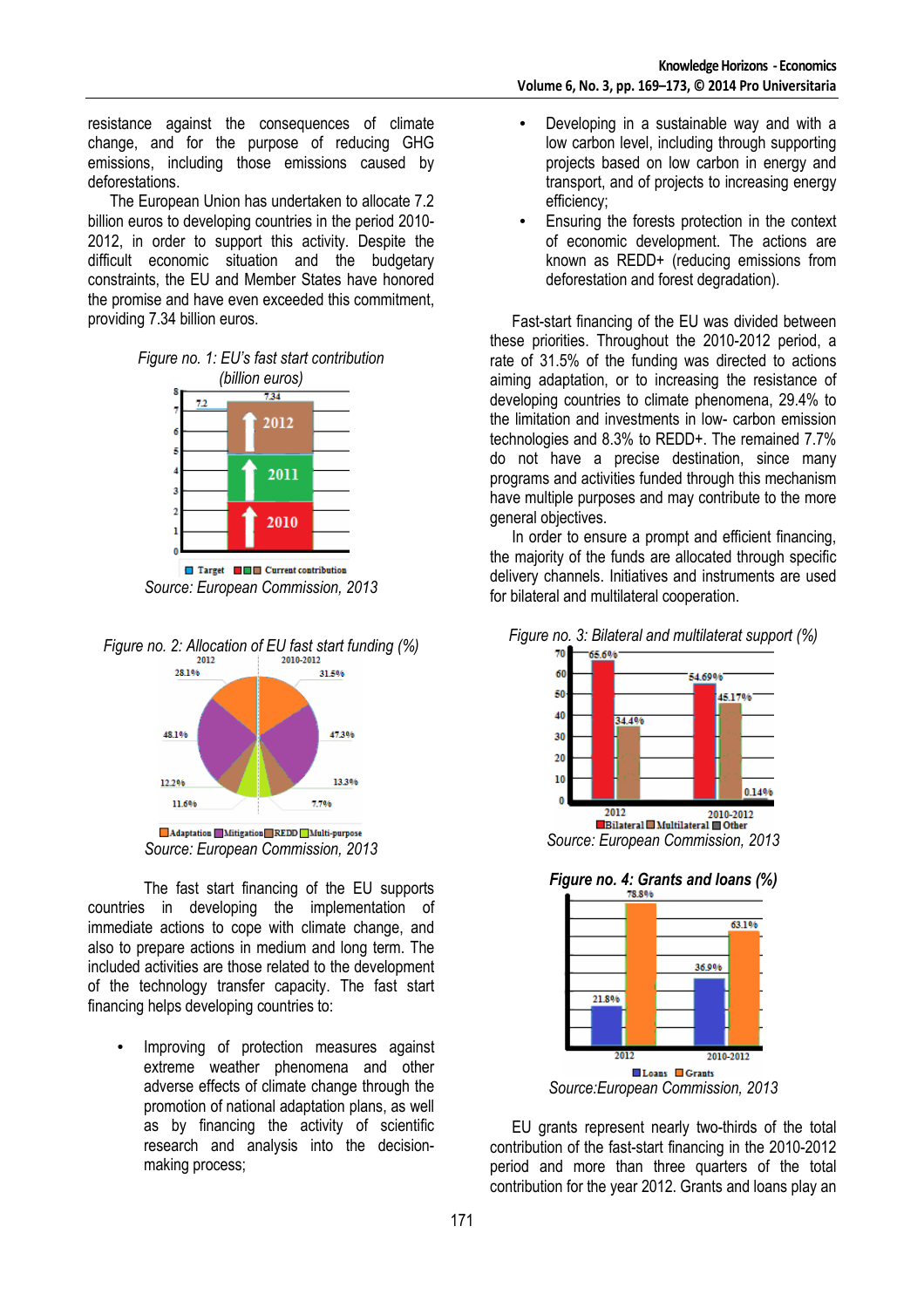especially important role for financing the activities related to combating climate change. The mix of grants and loans helps maximize the value of the funds available through the mobilisation of investments and the co-financing from the private sector.

EU climate loans, representing about a third of the Union financing, are offered through highly concessional terms, which include a major grant, of up to 75%. There is a demand for such loans, in particular for the limitation activity. EU loans are in line with the Debt Sustainability Framework, meaning that they cannot be accessed by countries unable to pay them back.

Fast start financing is added to other forms of official development assistance (ODA), assistance in which EU is the most important contributor in the world. offering more than 50% of the global ODA. In addition, the EU is also the largest financial contributor to combating the climate change, through this mechanism.

The European Union aims to ensure that by financing climate change mitigation or other measures related to the climate, does not affect or endanger the fight against poverty and the continued progress towards the achievement of the MDGs (Millennium Development Goals). In fact, all the actions related to the reduction of GHG emissions and adaptation to the impacts of climate change will generally contribute to poverty reduction. Relevant examples are those projects relating to increasing of the resistance to climate change phenomenon or those relating to access to energy sources which are efficient.

The European Commission has provided an additional grant of 155 million euros, over the amounts usually offered as a contribution, to the EU fast start finance in the period 2010-2012, overcoming the initial commitment of 150 million euros.

Nearly half of this sum was used to increase resistance to the consequences of climate change and to the development of technologies with low carbon levels, in the least developed countries and in the countries located on small islands, through the Global Climate Change Alliance (GCCA).

Among the 35 countries and 4 regions that benefited in 2012 of the GCCA's financial support and technical assistance were Burkina Faso, Central African Republic, Papua New Guinea and the Eastern Caribbean.

The rest of the sum offered by the Commission through fast funding had generally supported mitigation actions, and actions for reducing emissions by sinks (forests) in developing countries (REDD+). These plans have beneficial impact on biodiversity protection, on poverty reduction, and also stimulate improving forest management and the equity in natural resources utilization.

# *3.2. Long-term financing*

As mentioned, the European Union is the largest contributor in climate finance through the official development assistance (ODA). During the last years the climate issues became more stringent and consequently they had to be integrated into the development strategies. Since the begining of the century, EU has gradually and constantly increased the climate financing for developing countries, by grants, to supplement contributions of the private sector, and by loans from financial institutions.

In the period 2007 - 2013, the Commission has directed approximately 4.5 billion euros to climate financing, via policy instruments for development and external assistance for activities relating to climate change in developing countries.

The annual climate support increased constantly up to 800-900 million Euro in 2013This sum was supplemented by the significant contributions of Member States, as well as by the fast start finance contributions for the years 2010-2012, that were mentioned earlier.

During the period 2008 - 2013, the least developed countries, and the countries located on small islands benefited of approximately €300 mil. directed via the Global Climate Change Alliance (GCCA). This program opperated as a platform for dialogue and experience exchange on climate change issues, and provided technical assistance and financial support to partner countries, for the purpose of integrating the climate change issues into the national development policies.

The objectives relating to climate change will be integrated in the EU budget for the 2014-2020 periods, through an ambitious series of measures and targets. These include an overall objective, namely that 20% of the total EU budget to be used for climate activities.

The EU development policy will contribute to the fulfillment of this overall objective, with an estimated amount of 1.7 billion Euro, used for climate activities in developing countries, only during the 2014-2020 period. This amount is added to the funding from Member States.

At the same time, the European Union and the Member States committed themselves to contribute with their share to the developed countries objective to mobilize 100 billion \$ per year by 2020, from a wide variety of sources, public and private, bilateral and multilateral, including alternative funding sources, all these in the context of a serious limitation and a transparent implementation. Mobilizing the climate finance requires a global participation and an equal sharing between developed countries.